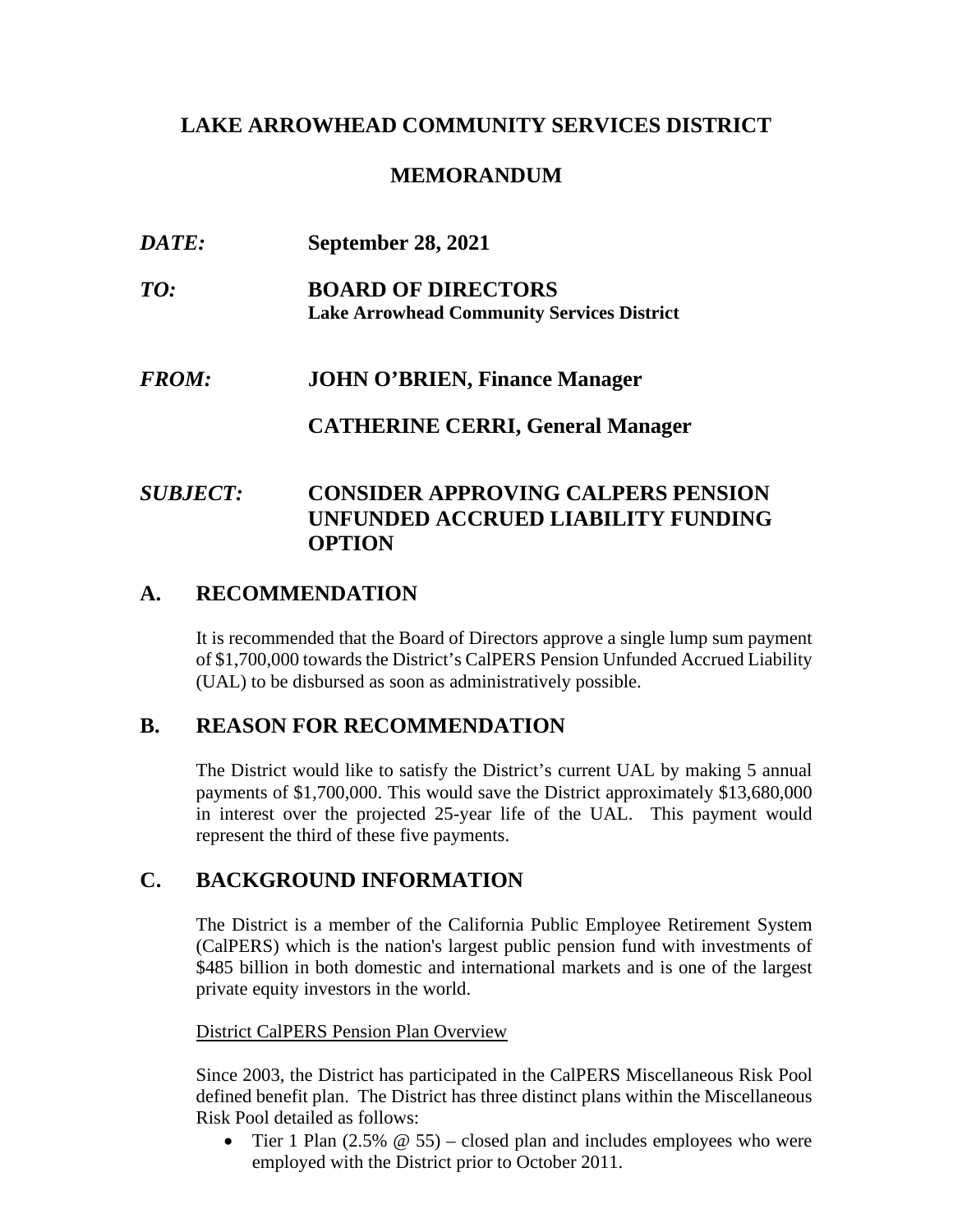- Tier 2 Plan  $(2\% \ @ \ 55)$  plan open only to new employees who are current CalPERS members or members of reciprocal agencies prior to January 2013.
- PEPRA Plan  $(2\% \t@ 62) -$  all new employees who are not members of CalPERS before January 2013.

| <b>District Participation Data - Active Employees</b> |                     |  |  |
|-------------------------------------------------------|---------------------|--|--|
|                                                       | Fiscal Year 2021-22 |  |  |
| Tier 1                                                | 24                  |  |  |
| Tier 2                                                |                     |  |  |
| <b>PFPRA</b>                                          | 28                  |  |  |
| Total                                                 | 55                  |  |  |

#### CalPERS Pension Plan Changes

CalPERS has implemented several pension plan changes over the past few years to ensure its sustainability, including the following:

- Public Employee's Pension Reform Act (PEPRA) (effective 2012-13)
- Assumption Changes in mortality rate (effective 2016-17)
- Investment/Discount Rate Changes (effective 2017-18)
- Amortization Policy (effective 2018-19)

Of the plan changes above, assumption changes, investment/discount rate changes and the amortization policy all directly impact the District's annual pension expense.

#### District CalPERS Pension Plan Components and Costs

The District's total pension liability is actuarially determined based upon participant history and various assumptions including retirement age, life expectancy, and inflation. All of these assumptions are periodically reviewed by CalPERS and adjusted based upon experience.

Funding for the pension liability consists of investment income and employee and employer contributions. Employer contributions have two major cost components which are the Employer Normal Cost contributions and the Unfunded Accrued Liability (UAL) contributions. Employer Normal Cost contributions are based upon a percentage of payroll. UAL is based on the difference between the projected or anticipated return of investment and the actual return on investments.

| 2021-22 Contribution Rates - Normal Cost Portion |                 |                 |              |  |  |  |
|--------------------------------------------------|-----------------|-----------------|--------------|--|--|--|
| Plan                                             | <b>Employer</b> | <b>Employee</b> | <b>Total</b> |  |  |  |
| Tier 1                                           | 11.59%          | 7.96%           | 19.55%       |  |  |  |
| Tier 2                                           | 10.34%          | 6.91%           | 17.25%       |  |  |  |
| <b>PFPRA</b>                                     | 7.59%           | 6.75%           | 14.34%       |  |  |  |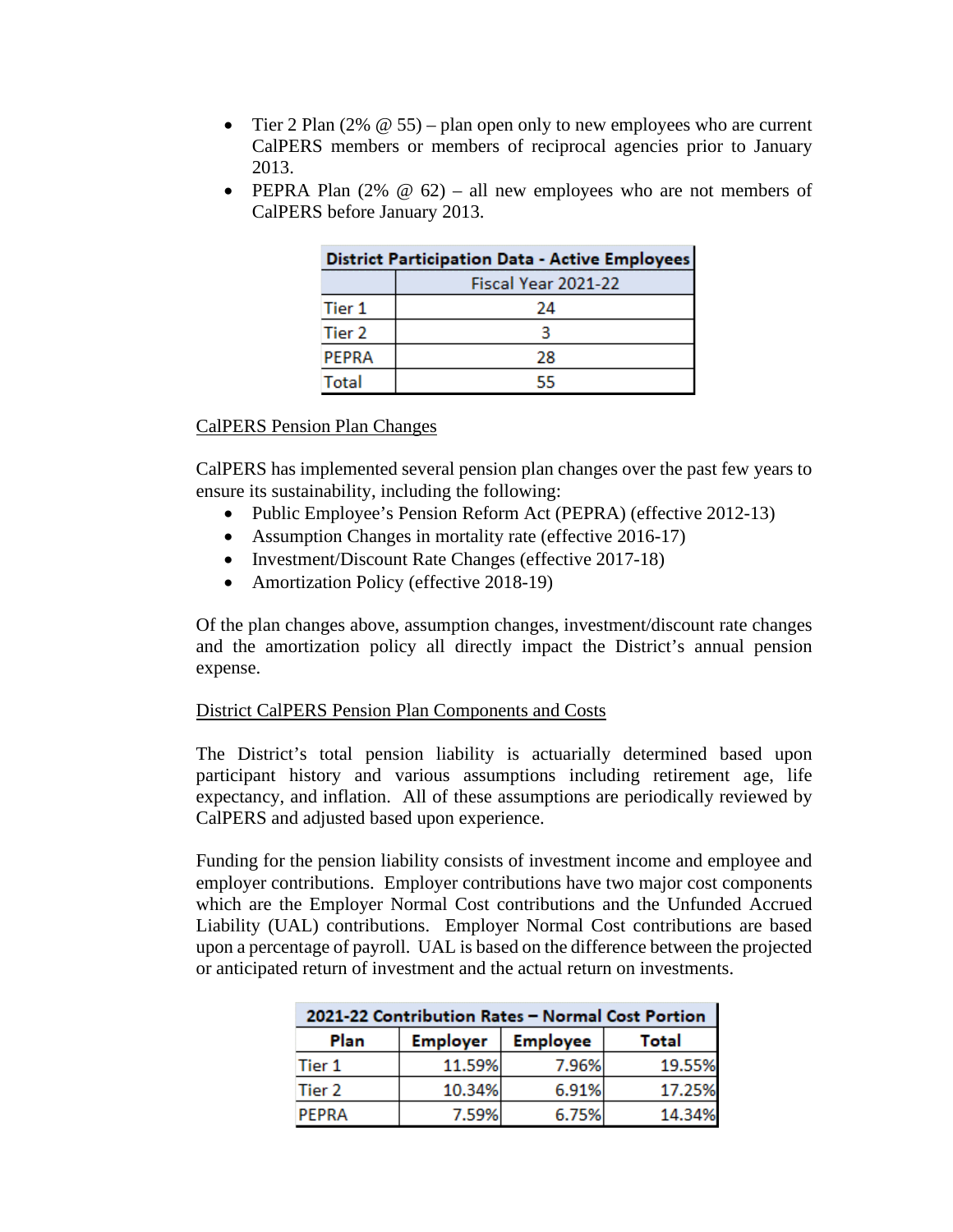| <b>District Annual Pension Employer</b><br><b>Contributions (Estimated)</b> |           |           |  |  |  |  |
|-----------------------------------------------------------------------------|-----------|-----------|--|--|--|--|
| Plan                                                                        | 2021-22   | 2022-23   |  |  |  |  |
| Tier 1                                                                      | 293,354   | 306,430   |  |  |  |  |
| Tier 2                                                                      | 22,838    | 24,515    |  |  |  |  |
| <b>PEPRA</b>                                                                | 132,520   | 145,517   |  |  |  |  |
| <b>UAL</b>                                                                  | 644,213   | 598,784   |  |  |  |  |
| <b>Total</b>                                                                | 1,092,925 | 1,075,246 |  |  |  |  |

The District's estimated required contributions are as follows:

District Projected CalPERS Pension Plan Unfunded Accrued Liability

The District's total pension liability is \$37.4 million, which is 76.75% funded, resulting in an estimated \$8.5 million unfunded accrued liability.

| District Plan Funded Status and UAL - June 30, 2020 Valuation Date |                |                     |                          |               |  |  |  |
|--------------------------------------------------------------------|----------------|---------------------|--------------------------|---------------|--|--|--|
|                                                                    | <b>Accrued</b> |                     | <b>Unfunded</b>          |               |  |  |  |
|                                                                    | Total          | <b>Market Value</b> | <b>Accrued Liability</b> | <b>Funded</b> |  |  |  |
|                                                                    | Liability      | of Assets           | (UAL)                    | Ratio         |  |  |  |
| Tier 1                                                             | 35,701,344     | 27,309,640          | 8,391,704                | 76.50%        |  |  |  |
| Tier <sub>2</sub>                                                  | 274,188        | 255,235             | 18,953                   | 93.10%        |  |  |  |
| <b>PEPRA</b>                                                       | 1,408,169      | 1,273,275           | 134,894                  | 90.40%        |  |  |  |
| <b>District Total</b>                                              | 37,383,701     | 28,838,150          | 8,545,551                | 76.75%        |  |  |  |

While the above UAL total of \$8.5 million is the latest figure provided by CalPERS in their most recent valuation report, a clarification with regards to the timing of the District's past additional payments may be helpful. CalPERS has a reporting lag time of two years. Therefore, the \$1.7 million additional payment made during the 2020-21 fiscal year will be reflected in next year's June 30, 2021 report which will be issued in August of 2022. The CalPERS projected report based on the payments made by the District to date, including last year's \$1.7 million, estimates the current UAL at \$6.75 million.

### District CalPERS UAL Funding Options

The District has been proactively paying down the District's UAL over the past two years. As a reminder, the District paid an additional \$300,000 in the 2018-19 fiscal year and \$1,700,000 in both the 2019-20 and 2020-21 fiscal years.

The Board of Directors has repeatedly expressed interest in continuing to make additional payments toward the District's UAL in order to save on the associated interest costs. With interest rates at historic lows and the UAL carrying a 7% discount rate, there is very little opportunity cost associated with continuing this plan.

In September of 2019, the Board of Directors reviewed and considered several options for paying down the UAL. The Board settled on the option of making 5